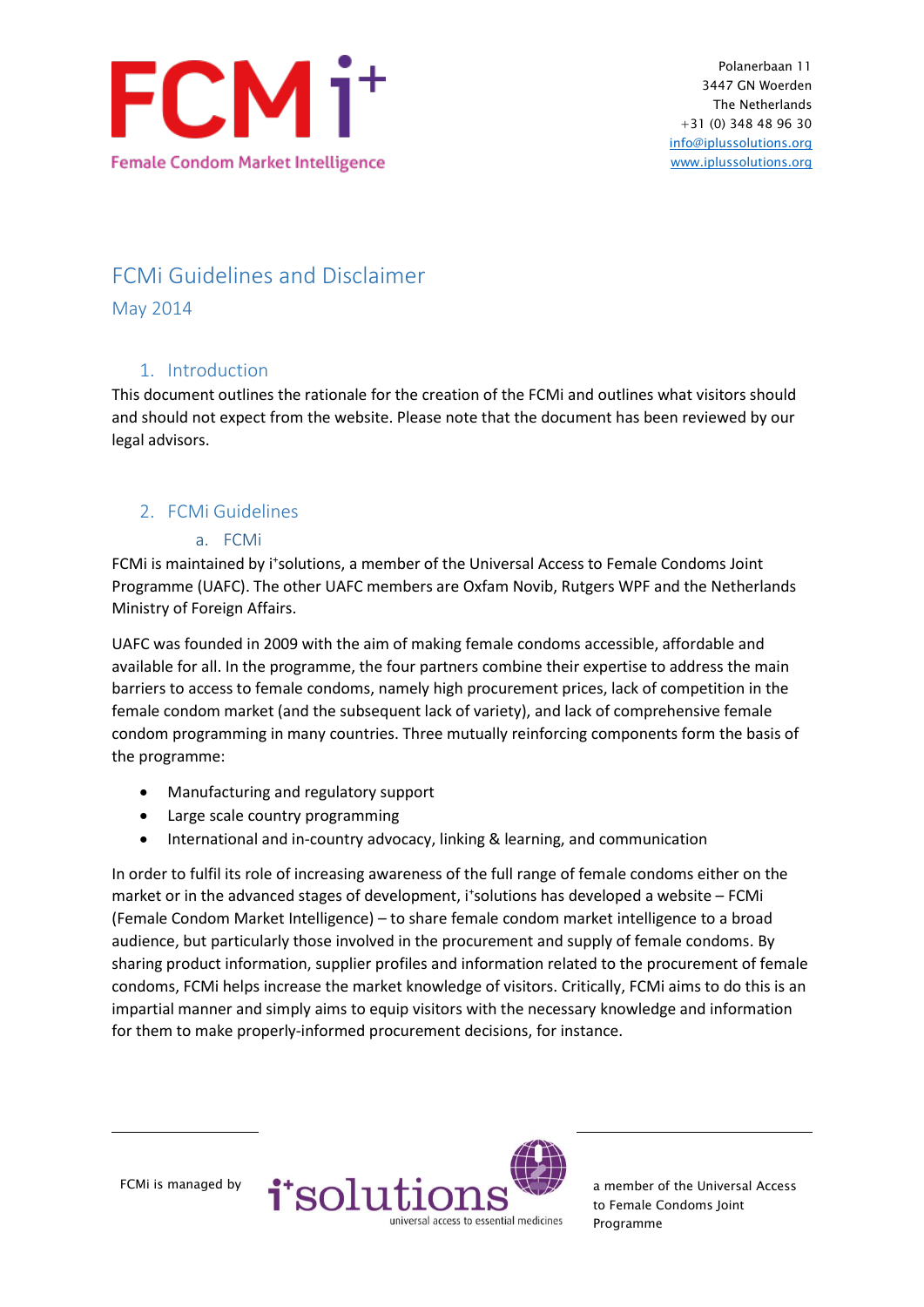#### b. How was FCMi Created?

i + solutions began developing FCMi in September 2013. The basis for the site was the Female Condom Product Brief, released by UAFC in September 2013, which provides information on the range of female condoms either on the market or in the advanced stages of product development. The creation of FCMi has enabled i<sup>+</sup>solutions to transfer this 'static' document to a 'dynamic' webbased platform, which can be easily-accessed and easily updated when product or company information changes.

Page | 2

The FCMi's Product Briefs therefore form a key component of the website and represent the next stage in the development of the original UAFC Product Brief. As FCMi has been developed, additional content has also been developed including the FCMi Company Profiles; the FCMi Interactive Map; the FCMi Indicative Price Index; the FCMi Procurement Guide and the Female Condom Product History. Additionally, FCMi also shares information on the UAFC Functionality Studies and also shares links to resources and organisations relevant to the procurement and supply of female condoms.

### c. Target Group

As mentioned above FCMi's key target group in those involved in the supply and procurement of female condoms particularly female condoms buyers. FCMi seeks to inform visitors on the range of female condoms on the market or in the advanced stages of product development. It is UAFC's and FCMi's intention to contribute to a market in which a variety of quality-assured female condoms are available at affordable prices. A key to achieving this goal is to stimulate competition, especially for WHO/UNFPA prequalified female condoms. FCMi contributes to this goal by giving a voice to all quality-assured female condom products and producers and also be making clear to potential new entrants that this is a growing market and one which contributes to improved sexual and reproductive health.

### d. Information Sources

As mentioned above, the basis for the website was the Female Condom Product Brief developed with i<sup>+</sup>solutions in collaboration with its partners. For additional information, FCMi has mined publically available information, e.g. company websites, publications and articles, online databases, e.g. the RHInterchange, and also information directly provided to FCMi by female condom producers themselves which is only genuinely public information. FCMi has sought and will seek to only provide verified information and aims to prevent the sharing of inaccurate information.

### e. The Review Process

As FCMi seeks to become the 'mouth piece' of the female condom market, we are dependent on the commitment of the full range of those involved in the procurement and supply of female condoms to engage with FCMi and also use the site as a platform to share critical information with their fellow stakeholders. These include suppliers, buyers, donors and advocacy organisations. Before FCMi's launch, we therefore shared the draft website with all suppliers featured on the site and also other key stakeholders, including USAID, UNFPA, the Reproductive Health Supplies Coalition and also



to Female Condoms Joint Programme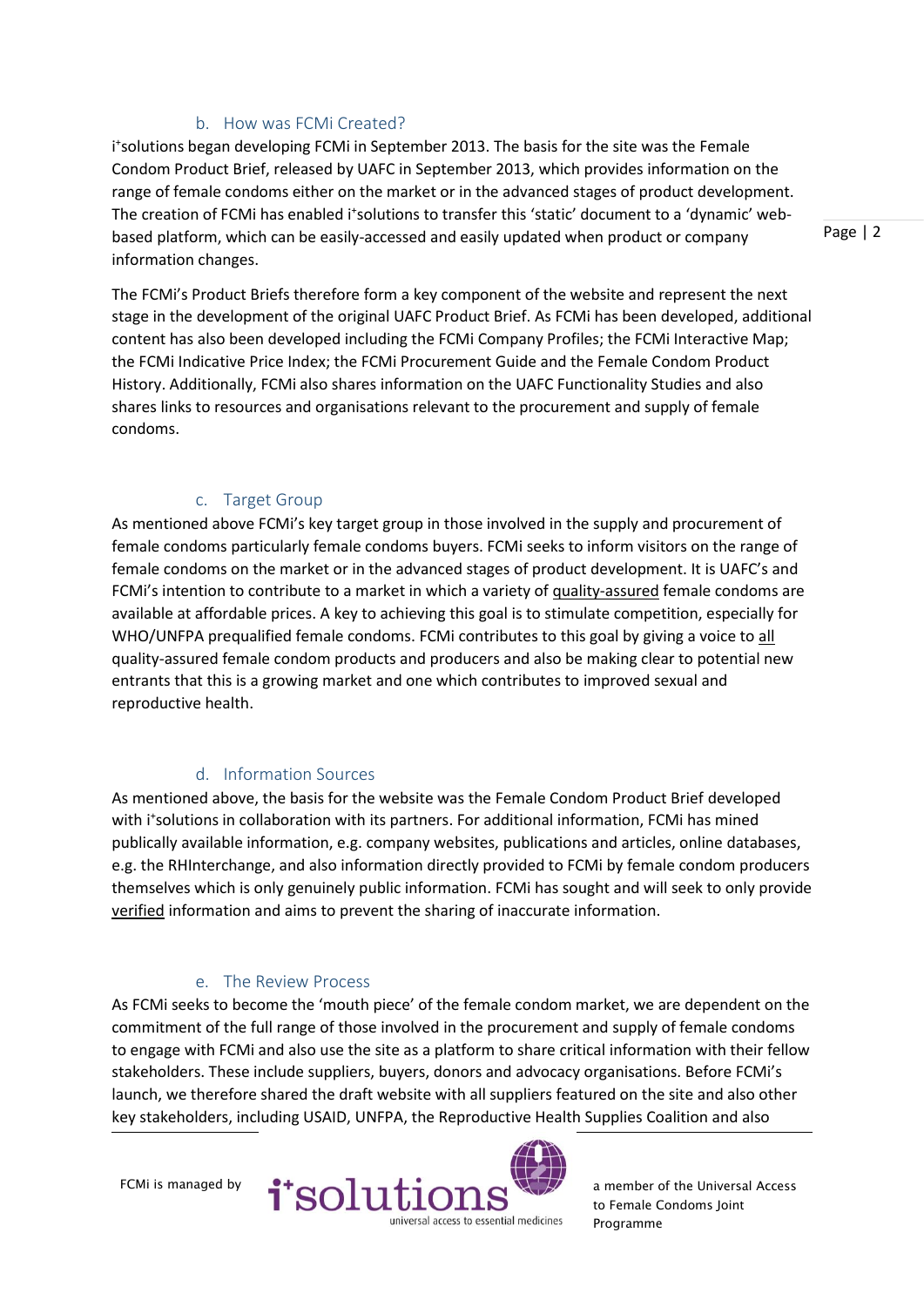internal UAFC stakeholders. This review process has enabled these key stakeholders to not only provide feedback and suggestions to the site but also to correct any inaccuracies. FCMi received feedback from the majority of recipients and all but one of the suppliers.

Once launched, FCMi intends the review process to be ongoing and will encourage stakeholders to maintain open dialogue with us to ensure the most up-to-date and most accurate information is shared at any given time.

Page | 3

### f. Impartiality and Independence

FCMi does not seek to promote any particular product, rather seeks to promote the market as a whole. As mentioned above, it is FCMi's intention to contribute to a market in which a variety of quality-assured female condoms are available at affordable prices. It therefore seeks to provide information on all quality assured female condoms on the market or female condoms in the advanced stages of product development. Where possible, FCMi strives to provide a similar level of information for all products and companies, however in order to achieve this we are dependent on available genuinely public information and the information provided by the suppliers themselves.

### g. Quality and Usage

FCMi seeks to only profile quality-assured products for those that are on the market. This means those that are WHO/UNFPA prequalified, USFDA approved, hold CE marking or have been approved by a recognised national or local regulatory authority. In terms of usage, FCMi cannot be held responsible for any quality issues related to the usage of female condoms – see below disclaimer.

# h. Notice-and-take-down

In the event that information regarding your company may be incorrect, please contact us. In the event such concerns are in the opinion of FCMi to be found reasonable and justified, FCMi will agree to remove the content in question either permanently or until it can be replaced with amended content which is acceptable to FCMi and your company.

### i. Summary of FCMi Guidelines

FCMi seeks to contribute to a market in which a variety of quality-assured female condoms are available at affordable prices. FCMi does not represent a particular female condom product/s or supplier/s but simply aims to enhance the market knowledge of visitors, particular those involved in the procurement of female condoms.

In this spirit, FCMi does not foresee the potentially for conflict with any stakeholder but in order to prevent such a scenario, the following disclaimer has been put in place, which has been reviewed by our legal advisors.



to Female Condoms Joint Programme